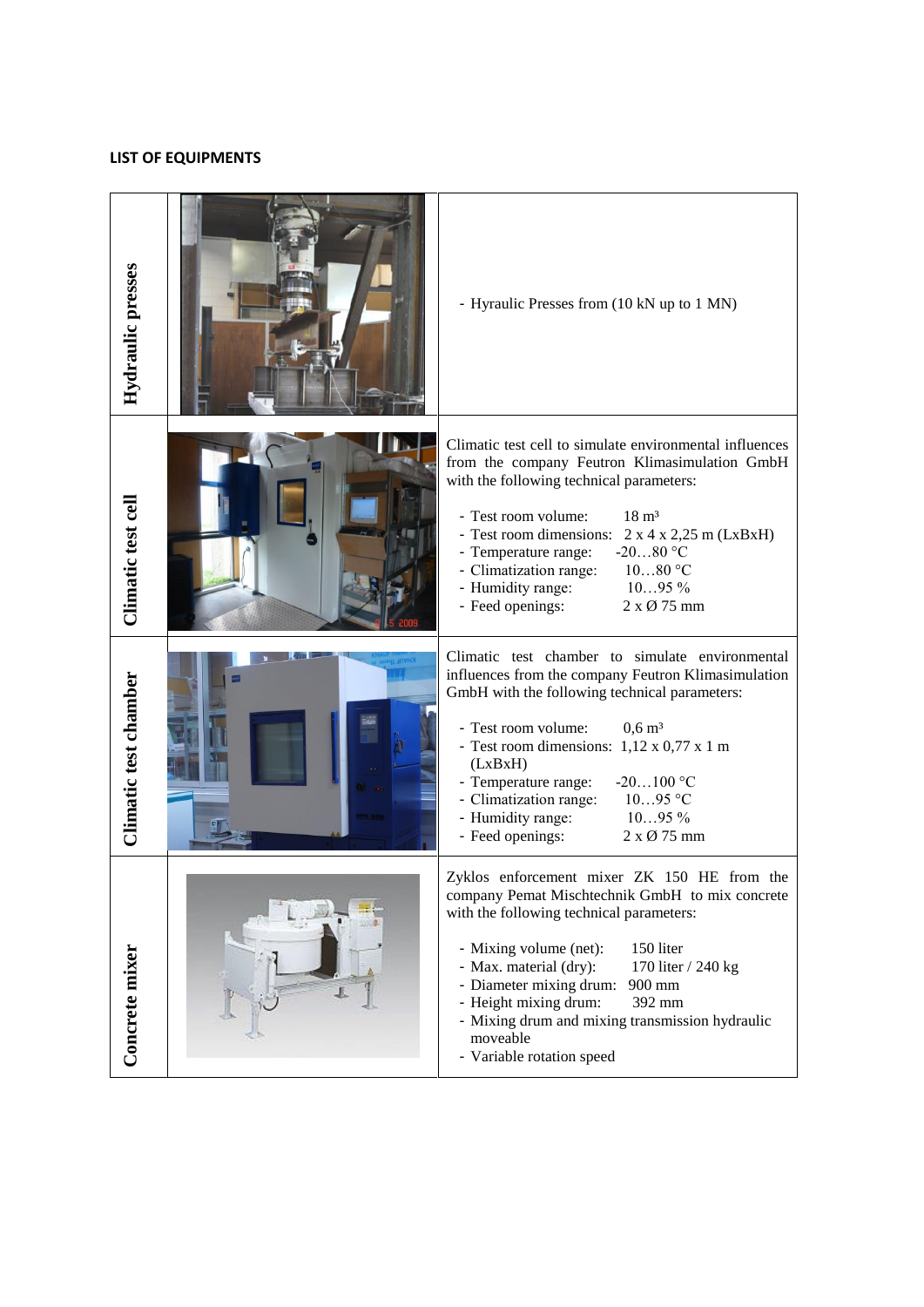| Mortar mixer               | Planetary mixer HSM20 from the company Hobart<br>GmbH to mix lime and mortar with the following<br>technical parameters:<br>- Mixing volume (net):<br>10 liter<br>- Mixing volume (gross):<br>20 liter<br>- 3 different rotation speeds<br>- 3 different agitators<br>- Electrically interlocked bowl support and guard                                                                                                             |
|----------------------------|-------------------------------------------------------------------------------------------------------------------------------------------------------------------------------------------------------------------------------------------------------------------------------------------------------------------------------------------------------------------------------------------------------------------------------------|
| Laboratory mortar<br>mixer | Planetary mortar mixer (Model: 1.0206) from the<br>company Testing Bluhm & Feuerherdt GmbH to mix<br>lime and mortar with the following technical<br>parameters:<br>- Electromechanical feed system for standard sand<br>- 5 automatic mixing programs<br>- Water-dosing system<br>- 2 different rotation speeds<br>- Mixing volume (net):<br>1,5 liter<br>- Mixing volume (gross):<br>5,0 liter                                    |
| Impedance tube             | Impedance tube (model 4206 and 4206-T) from the<br>company Brüel & Kaer for acoustic analysis<br>The acoustic noise is generated by a sender and<br>encountered normal to the material specimen. On the<br>one hand the sound- absorbed and sound- reflected<br>characteristics are presented and on the other hand<br>sound-transmitted characteristics can be determined.<br>The frequency range is eligible from 50Hz to 1600Hz. |
| Hydraulic jack             | Hydraulic jack - INSTRON<br>range -50 to 50 mm<br>maximal force 630 kN<br>-<br>compression and tension loading possible<br>-<br>dynamic loading                                                                                                                                                                                                                                                                                     |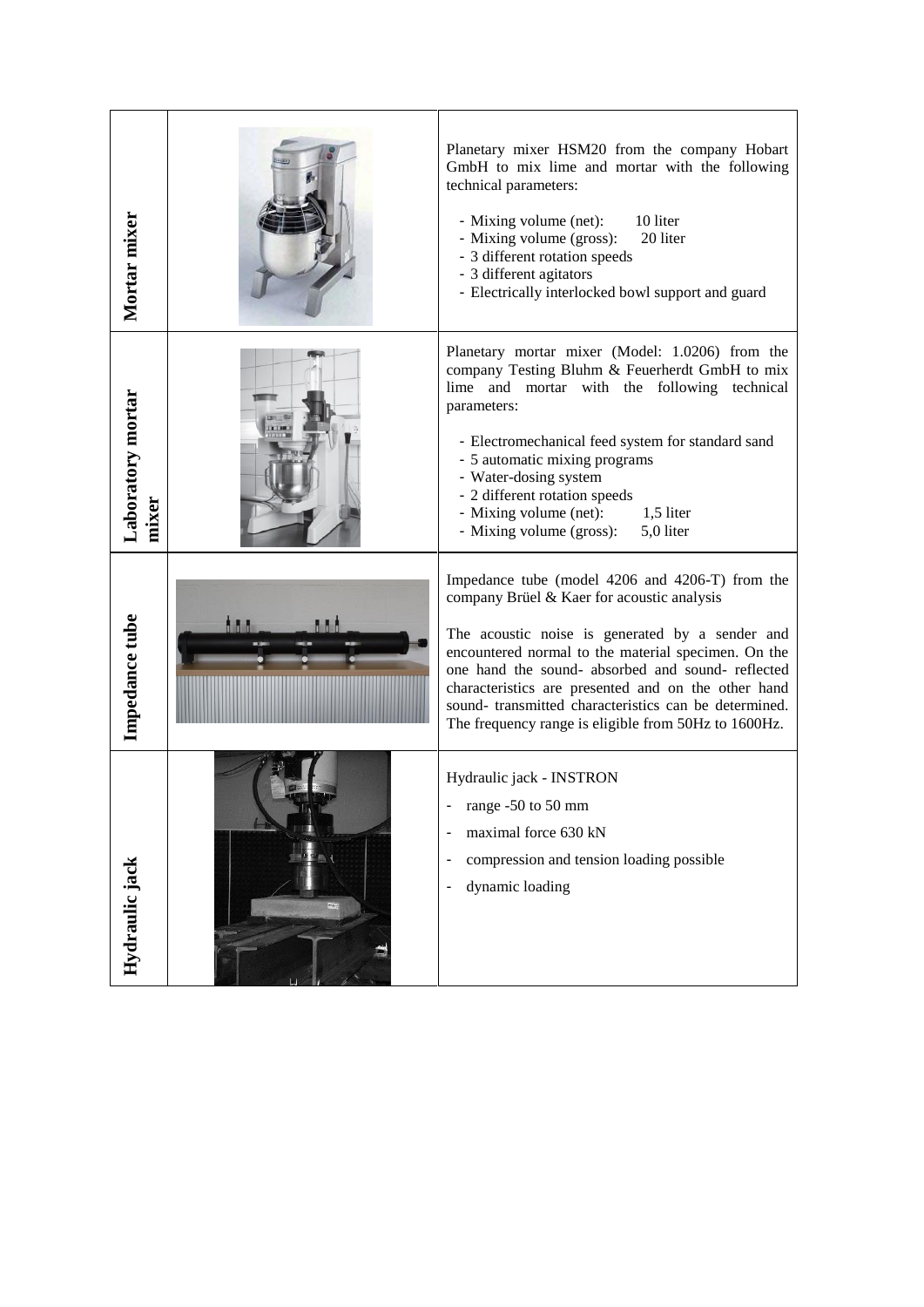| Poissons ratio            | The Poisson's Ratio for a material is a dimensionless<br>constant representing the ratio of the lateral strain to the<br>axial strain. The Poisson's Ratio can be measured with<br>the following two different systems:<br>- The strains will be measured by strain gauges,<br>which are glued at the surface of the specimen in<br>the two directions<br>- The strains will be measured by an electronic<br>deformation double transducer (length) and by an<br>electronic precise expansion double transducer<br>(lateral) |
|---------------------------|------------------------------------------------------------------------------------------------------------------------------------------------------------------------------------------------------------------------------------------------------------------------------------------------------------------------------------------------------------------------------------------------------------------------------------------------------------------------------------------------------------------------------|
| creeping                  | For the determining of materials creeping behavior a<br>beam specimen is fixed in the vertical direction and<br>compressed. The corresponding displacements are<br>measured on two parallel sides. The testing time range<br>depends on the requirements but leastwise 28 days.                                                                                                                                                                                                                                              |
| onductivity<br>Thermal c  | TLP<br>900 Z from Taurus Instruments for the<br>determination of the thermal conductivity<br>The specimen's surface area is limited in a range of<br>50 x 50 cm. The most relevant temperature range is<br>framed from $10C^{\circ}$ to $30C^{\circ}$ . The measurement principle<br>is based on the steady state heat flow rate in vertical<br>direction.                                                                                                                                                                   |
| Hydraulic power<br>engine | Mobile hydraulic power engine - BIERI Hydraulics<br>(AZB Hydraulik)<br>8 different hydraulic jacks<br>compression loading<br>max. force 300 kN per cylinder                                                                                                                                                                                                                                                                                                                                                                  |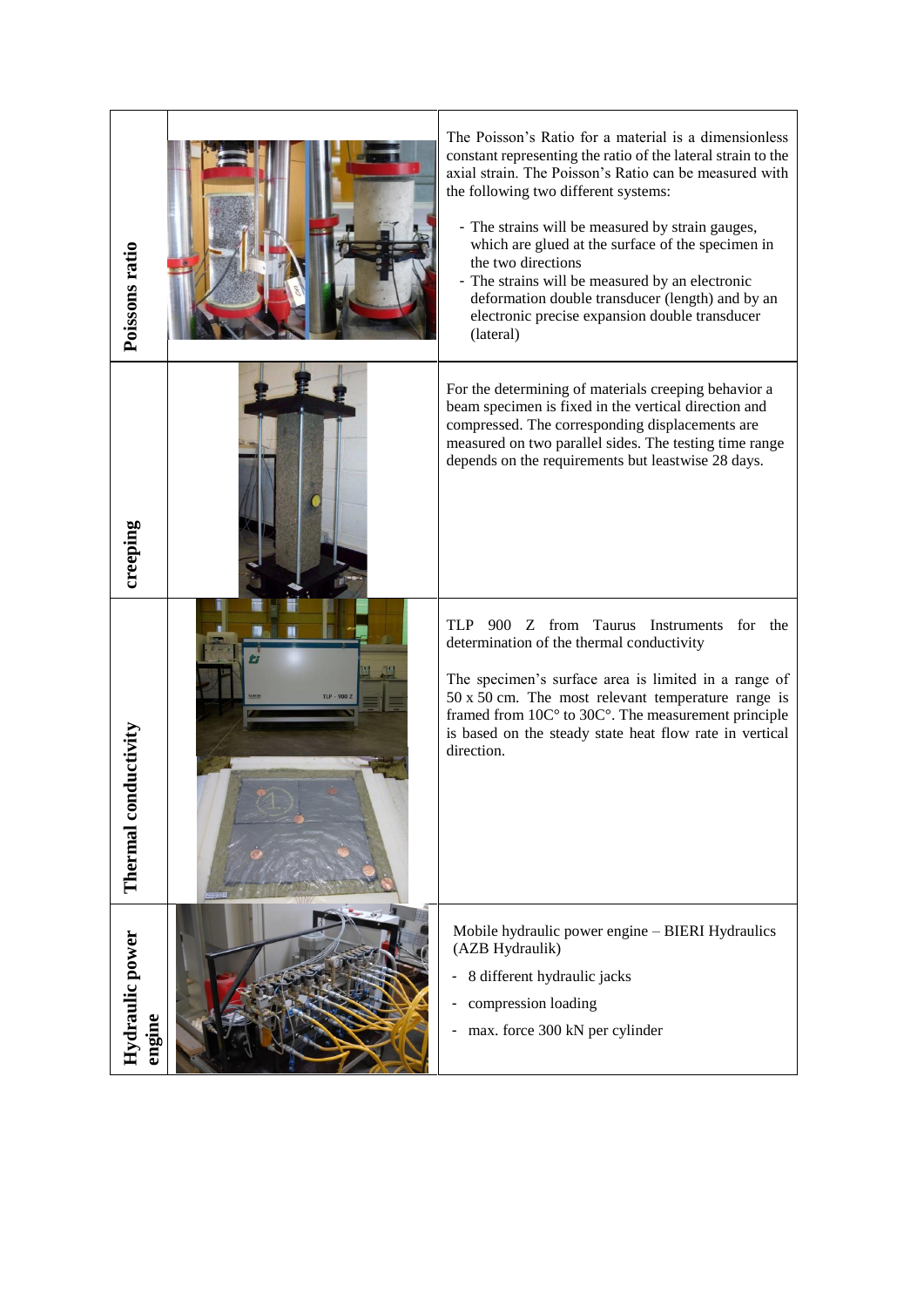| Mobil hydraulic<br>power engine | The AZB mobile hydraulic unit enables in situ<br>mechanical loading (up to 200 kN) of e.g. concrete<br>slabs in buildings. Two double-acting cylinders,<br>connected in parallel, are fed by a hydraulic pump at a<br>pressure of 10 to 200 bar, manually adjustable by a<br>pressure control valve. Moreover, a 4/3 direction<br>control valve and a stop valve are part of the hydraulic<br>circuit.                                                                                                                                                                                                                                                                                               |
|---------------------------------|------------------------------------------------------------------------------------------------------------------------------------------------------------------------------------------------------------------------------------------------------------------------------------------------------------------------------------------------------------------------------------------------------------------------------------------------------------------------------------------------------------------------------------------------------------------------------------------------------------------------------------------------------------------------------------------------------|
| Optical deformation measurement | The Dantec Q-400 is an optical system for non-<br>contact, three-dimensional measurement of<br>displacements and strains. First, a stochastic black-<br>and-white pattern is applied onto the test object. The<br>prepared surface is recorded during the loading of the<br>test object by two CCD camera sensors. The resulting<br>deformations and strains are calculated afterwards by<br>means of digital image correlation. Depending on the<br>measuring conditions, the measuring sensitivity is<br>approximately 1/100000 of the field of view. For<br>example, a field of view of 100 mm results in a<br>sensitivity of 1 µm. The measuring area can vary from<br>a few cm2 to nearly 1 m2. |
| Mortar test stand               | Hydraulic bending and compression test machine from<br>the company Toni Technik Baustoffprüfsys-teme<br>GmbH to measure specimens of lime and mortar with<br>the following technical parameters:<br>- Bending - max. load:<br>10 kN<br>- Compression - max. load: 200 kN<br>- Testing of beams:<br>$(40 x 40 x 160)$ mm<br>- Calibrate class:<br>1                                                                                                                                                                                                                                                                                                                                                   |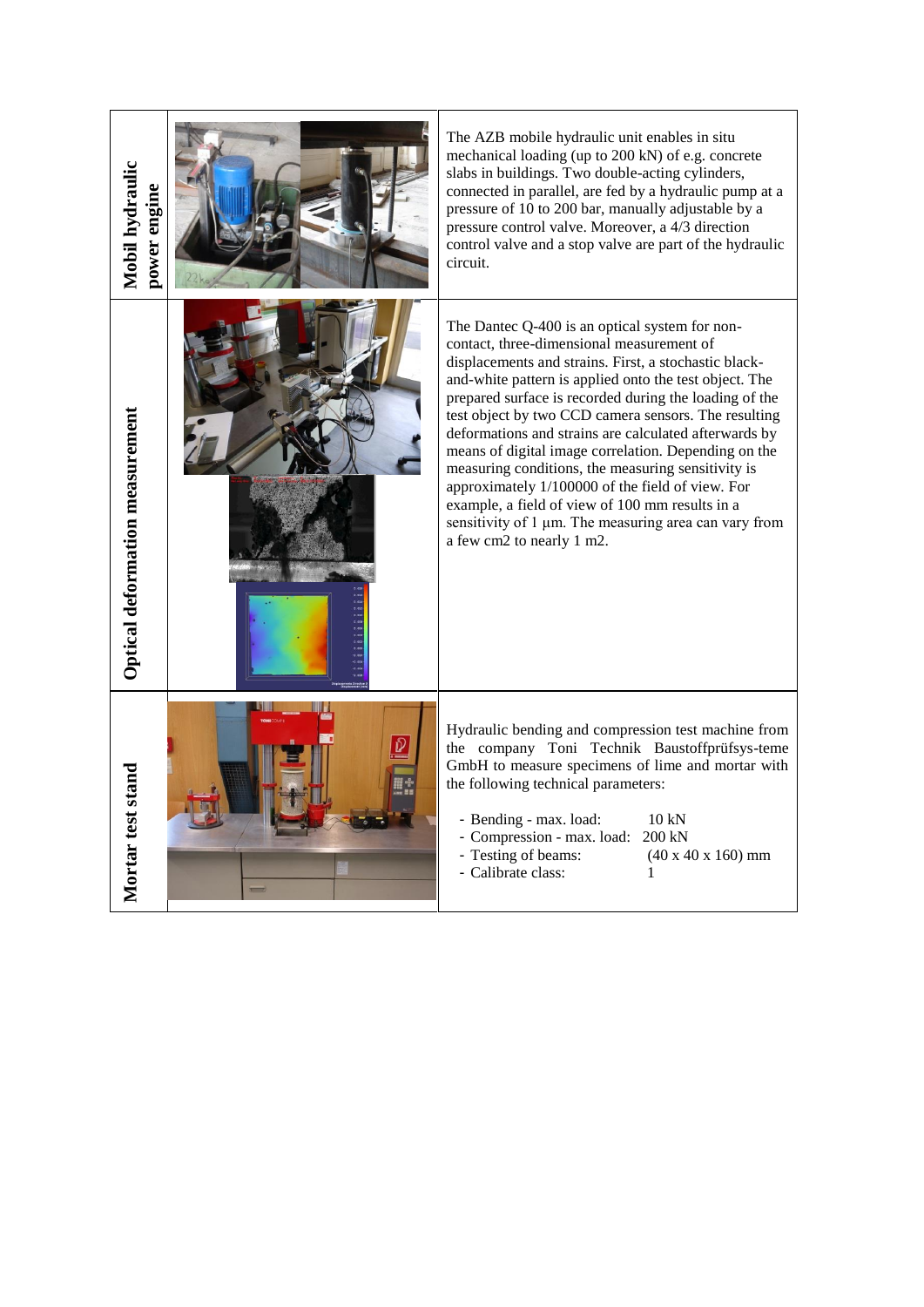